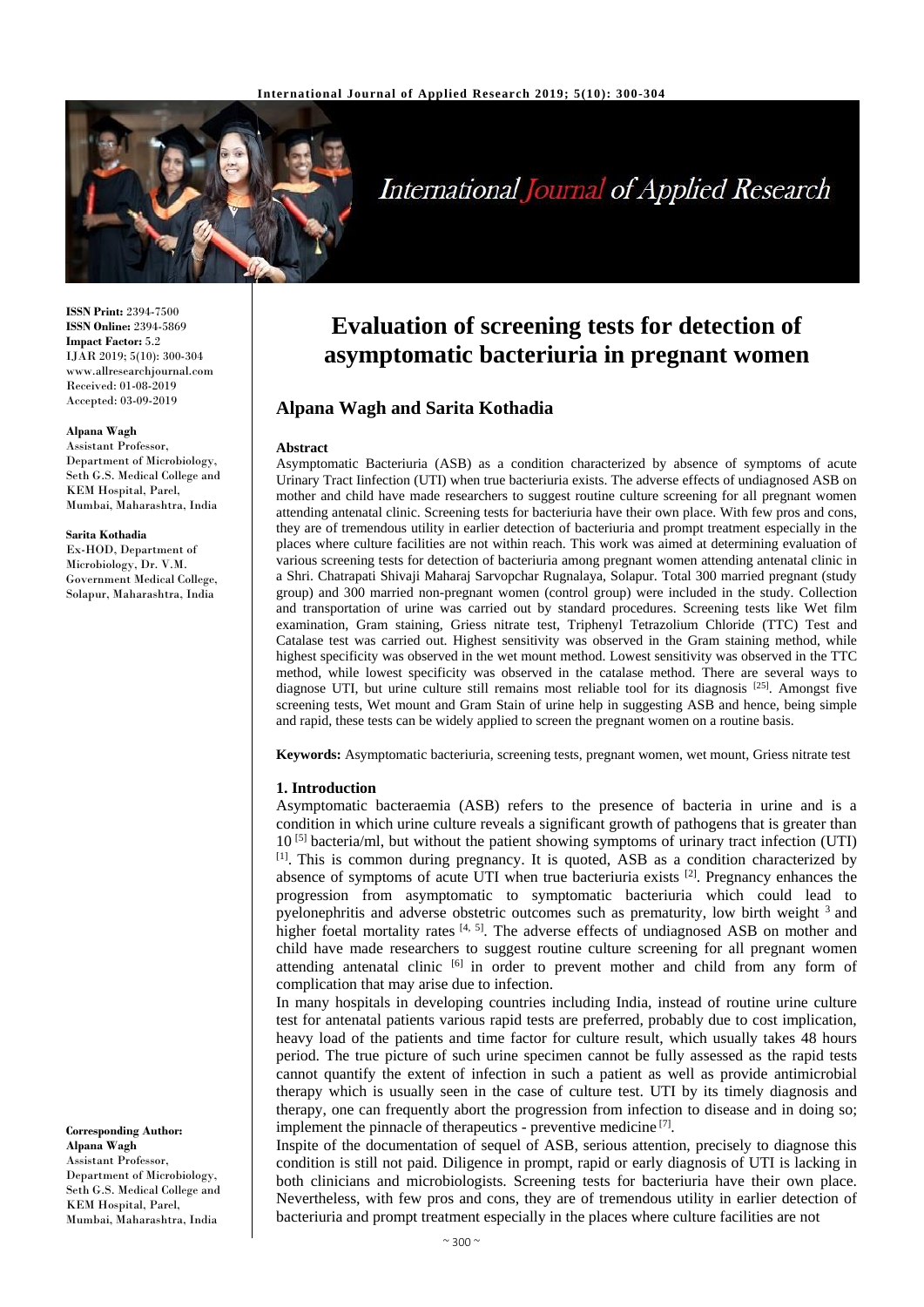within reach. Also among the antenatal group of women who are rather more susceptible to develop UTI. The relatively high prevalence of ASB during pregnancy, the significant consequence for the pregnancy and ability to avoid sequel with treatment, justify screening pregnant women for bacteriuria<sup>[7]</sup>.

Against this background, this work is aimed at determining evaluation of various screening tests like Griess nitrate test, Triphenyl Tetrazolium Chloride Test, Catalase test, Wet mount and Gram stain for detection of bacteriuria among pregnant women attending antenatal clinic in a Shri. Chatrapati Shivaji Maharaj Sarvopchar Rugnalaya, Solapur.

## **2. Material and methods**

## **2.1 Place of work**

Study was carried out over a period of one year, from January to December, 2005 after taking the permission from Institutional Ethics committee of Dr. V.M. Government Medical College (VMGMC), Solapur, in the Department of Microbiology in association with Department of Obstetrics and Gynecology. Part of the major study is presented in this paper.

## **2.2 Participants**

Patients from Gynecology department, attending ANC OPD, at Shri. Chatrapati Shivaji Maharaj Sarvopchar Rugnalaya, Solapur which were recruited for bacteriologic evidence of ASB were included in the study. 300 married pregnant (study group) and 300 non pregnant women who belonged

to the age group of 15-35 years, from a neighboring slum area (control group) were included. Counseling of subjects for enrollment procedure was done. Subjects showing symptoms of UTI, suffering from diabetes, under antibiotic or steroids treatment in past, were excluded from the study. Counseling of subjects for enrollment procedure was done. Detailed data from the patients were recorded in a specially formulated structured proforma. Continuous follow-up of subjects was done up to delivery.

## **2.3 Collection and microbiological analysis**

Collection and transportation of urine was carried out by standard procedures <sup>8</sup>. Urine was collected in a sterile tube and capped tightly with cotton. Each patient was instructed to clean her vulva and perineum with soap and water. Urine was collected as midstream sample. Urine specimens were transported to the laboratory within 2 hours of collection. Further work was carried out in the Department of Microbiology, VMGMC Solapur.

Microscopic examination was done by Wet film examination<sup>[9]</sup> and Gram staining<sup>[10]</sup>. Biochemicals namely, Griess nitrate test [11] , Triphenyl Tetrazolium Chloride Test [11] and Catalase test [11] was carried out for detection of bacteriuria among pregnant women. Further, Identification of isolates was done on basis of morphological, cultural characteristics and biochemical tests<sup>[12]</sup>.

## **3. Results**



**Graph 1:** Co-relation of Biochemical tests and culture. n=300



**Graph 2:** Co-relation of staining methods and culture. n=300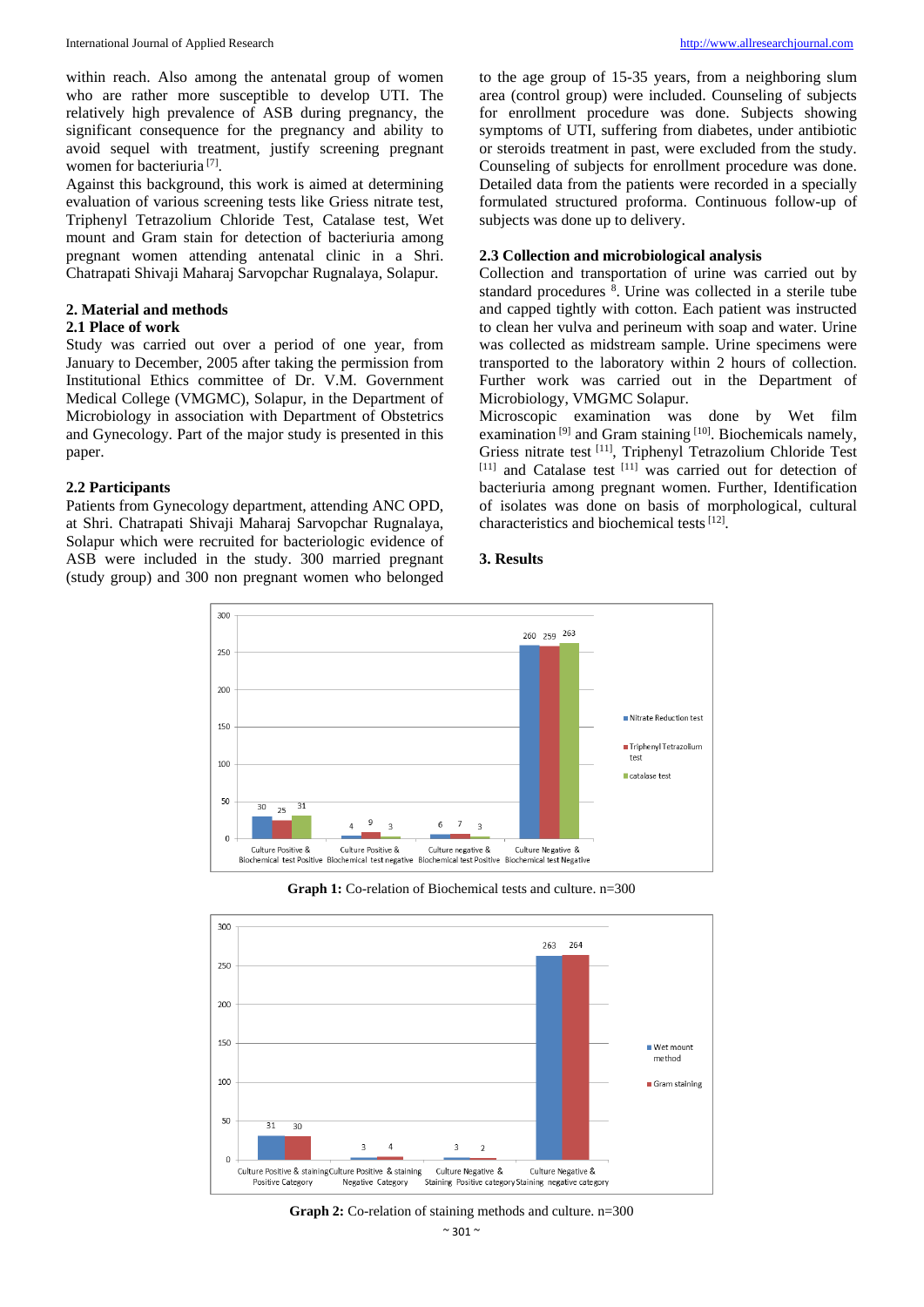

Graph 3: Comparison of Sensitivity (%) and Specificity (%) of various screening tests

Highest sensitivity was observed by Gram staining and wet mount method followed by catalase and nitrate test an test. While least sensitivity was of TTC test. Highest specificity was observed in the wet mount method, followed by Gram staining, while lowest specificity was observed in the catalase method.

## **4. Discussion**

Screening urine cultures should be advised for all women, early in pregnancy particularly in sixteenth gestational week [7] . Urine cultures are the most reliable and cost-effective methods of establishing the diagnosis of UTI. However it should be noted that sources of error in the quantitative bacteriological study of urine specimen are frequent, though, that a single positive culture in an asymptomatic patient does not constitute sufficient criteria for starting antimicrobial therapy. Similarly a single negative culture with symptoms of UTI should not be interpreted as final evidence of absence of infection; at least two consecutive cultures are required to come to a conclusion. Many screening methods have been proposed to detect bacteria in urine on the day of collection, both to shorten the delay inherent in the culture system and to decrease the time spent in the laboratory separating negative specimens from those considered to have significant bacteriuria. Although the sensitivity of these screening tests is variable, it may still serve as a useful adjunct to culturing and other urine processing systems in the microbiology laboratory.

Griess nitrate test used to detect the presence of nitrate reducing enzymes produced by the common urinary pathogens<sup>[11]</sup>. The sensitivity of test ranges between 92% -100%. False positive and false negative results should be kept in mind and it is not a wholesome criteria for deciding significant bacteriuria [11]. The present study revealed 36 positive Nitrate tests, of which 30 showed culture positivity, 6 were false positive. The sensitivity found out was 83.3% and specificity was 98.4%. Study done by Bandhopadhyay et al. <sup>[13]</sup> suggested that Griess nitrate test is better parameter for detecting bacteriuria. Millar et al. [14] showed Nitrate reduction to be 45% sensitive and 97% specific. Williams *et*   $al.$  <sup>15</sup> showed 40% positivity of this test with coliform bacteriuria. Kacmaz et al. [16] showed 60% sensitivity and 99.2% specificity. Turner *et al.* [17] reported 80% correlativity with positive culture, while Kincaid-Smith *et al.* <sup>18</sup> reported only 50% culture correlativity. This test could be negative on one occasion, positive on another. It seemed

that the test depends upon the concentration of the substrate and time required for the coliform to convert into nitrite. It is definitely a better modality for diagnosis where bacteriological set up is lagging severely<sup>[15]</sup>.

Triphenyl Tetrazolium Chloride Test (TTC) detects urinary pathogens which are capable of reducing colorless soluble 2-3-5 triphenyl tetrazolium chloride to pink or red color of triphenyl formazan by metabolic activity of actively respiring bacteria, though this should not accepted as a sole criteria for detecting significant bacteriuria [11] . Present study showed, Sensitivity 78.1% and specificity *96.6*% of TTC. 25 out of 32 positive TTC test results, showed correlation with culture. Lavanya *et al.* <sup>[19]</sup> noted 76.1% sensitivity and 85.1% specificity. William *et al.* [15] evaluated TTC for culture positivity and found to be 78%. He also stated that TTC does not require skilled personnel, can be carried out within 4 hours and enables detection of almost 85% gram negative bacilluria. Simmon *et al.* [20] quoted that screening by TTC was more simple, quick, cheap and sensitive. However drawback of this test is that it could give false positive results because of presence of lactobacilli, gram negative anaerobes which could be present in scanty amounts in urine with resultant culture negativity. Where health care facilities are limited, TTC serves a better job in early detection of significant bacteriuria.

Catalase test indicates presence of catalase producing organisms [11] . This test is done to detect to activity of catalase in urine.

Overall positivity for catalase found out in the present study was 44.3%. While Sensitivity was found to be 88.8% and specificity of 97.1%. Millar *et al.* <sup>[14]</sup>, in their study which evaluated URISCREEN, an advanced technique for detecting catalase activity in urine, found excellent sensitivity that is 100% and specificity to be 81%. Pezzelo et al. <sup>[21]</sup> stated that URISCREEN had a sensitivity of 95% and specificity of 58%. Waisman et al. [22] noted URISCREEN had high sensitivity of 100% but poor specificity with 68.6% value.

Wet mount is one of the most easily available laboratory test for patients of suspected urinary infection. It is one of the most sensitive test advocated by most workers, most ideal for peripheral or primary, health care levels. Out of 300 pregnant women in the present study 34 women had pyuria, of' which 31 were culture positive. 3 cases which were negative for culture but showed pyuria, might be due to underlying inflammatory disorder. Millar et al. [14] stated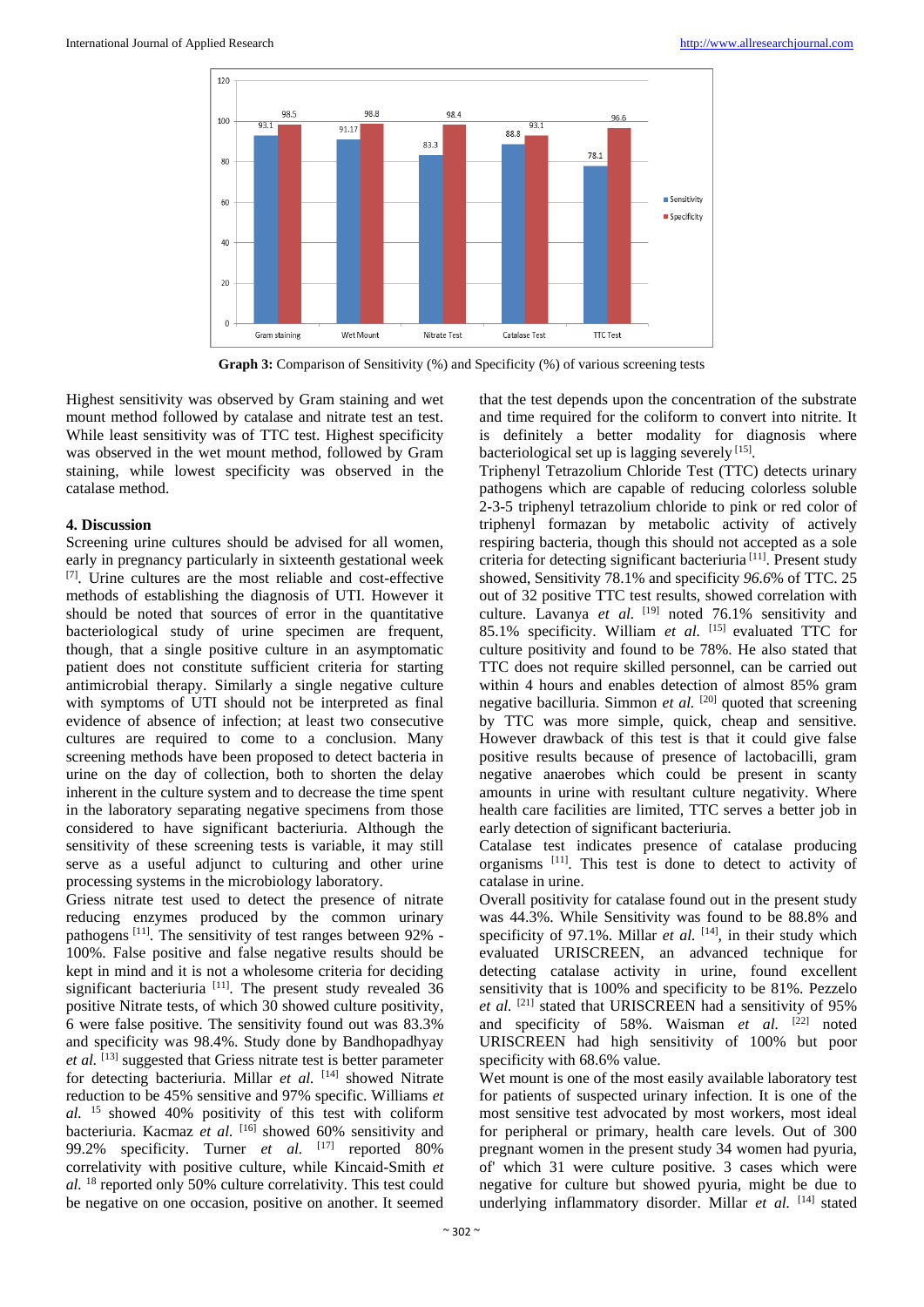that the screening test with best sensitivity that is 93%, and in his study he detected pus cells and bacteria on microscopic examination of urine. Purpose of wet mount was for detection of pus cells and bacteria if any. Pyuria need not always indicate bacteriuria. It is almost 99% the sign of inflammation which demands exclusion of other conditions mimicking infections. Williams *et al.* [15] have quoted bacteriuria in almost 49% cases that showed pyuria. Lavanya et al. <sup>[19]</sup> stated that the pus cell counting method had sensitivity of 52.3% and specificity of 96.5%*.* Kacmaz *et al.* [16] also showed that urine wet mount examination was 50% sensitive and 96.7% specific. Bachman *et al.* [23] demonstrated that the wet mount study showed sensitivity of 25% and specificity of 99%, predicted it as a better parameter above others. Bandhopadhyay *et al.* [13] has stated that routine microscopic examination of urine for leucocytes has little relevance because of lack of specificity. Present study observed 91.17% sensitivity and 98.8% specificity of wet mount examination. Hence it is felt that; wet mount was a better predictive marker for identifying acute urinary infections.

Gram staining [11] is the easiest, least expensive, probably the most sensitive and reliable screening method for detecting significant bacteriuria. Presence of at least one organism per oil immersion field, after examining 20 fields, correlates with significant bacteriuria that is greater than 10 [5] CFU/ml. It is a very sensitive, simple, inexpensive and practical test done to detect significant bacteriruria. Kass [24] *et al.* has stated that gram stain of freshly collected and unsedimented urine will differentiate contamination from true infection since organisms are readily found in urine when the concentration of bacteria is more than  $10^5$  / ml of urine. Lavanya et al. <sup>[19]</sup> found sensitivity of 95.2% and specificity of 98.6%. Millar *et al.* [14] *et al.* also suggested gram staining for diagnosing bacteriuria. Bachman *et al.* [23] also favour gram staining as a better criterion in microbiology laboratory. The present study revealed a higher sensitivity and specificity of gram staining that is 93.1% and 98.5% respectively. Thus gram staining and wet mount could be almost warranted as sensitive parameter for detecting bacteriuria. Both gram staining and wet mount correlated very well with culture positivity. Jayalakshmi *et al.* [25] also found higher sensitivity for Gram staining while nitrate test found low sensitivity [2].

Some of the culture methods for detecting bacteriuria are Quantitative [11], Semi-quantitative [11], Standard loop method  $^{[11]}$ , Filter paper method  $^{[11]}$ . Dip slide method  $^{[11]}$ and semiquantative method for urine culture by Kanai Mukherjee<sup>[11]</sup>.

### **5. Conclusion**

There are several ways to diagnose UTI, but urine culture still remains most reliable tool for its diagnosis<sup>[26]</sup>. An ideal screening test should be simple, rapid and accurate and must identify all positive cases, thus a sensitive test with a high NPV and specificity is desirable a screening for ASB in pregnant women must be done to discover infected cases to avoid complications of the five screening tests used, Gram staining and Wet mount were found to be having both, good sensitivity and specificity. Neverthless, Nitrate reduction, catalase and TTC tests showed good specificity but lower sensitivity. Wet mount and Gram Staining can be applied to screen the pregnant women for ASB on a routine basis.

## **6. Recommendations**

Gram's stain and wet mount of uncentrifuged urine and was found to be the most useful tests with good sensitivity, specificity and NPV, when only those urine containing a pure culture of a potential pathogen of more than  $10<sup>5</sup>$  CFU/ml of urine were considered as positive. It, however, requires trained personnel to screen and the results are subjected to observer variation [27].

Wet mount and Gram Staining of urine do help in suggesting ASB and hence, being simple and rapid, these tests can be widely applied to screen the pregnant women on a routine basis.

## **7. Acknowledgement**

Authors are grateful to Department of Microbiology of Dr. V.M. Government Medical College, Solapur and ANC OPD at Shri. Chatrapati

Shivaji Maharaj Sarvopchar Rugnalaya, Solapur for providing facility and moral support to carry out this study.

## **8. References**

- 1. Gilbert DN, Moelleving RC, Jr, Eliopoulos GN, Sande NA. Sanford guide to Antimicrobial therapy. 32nd ed. Hyde Park, Vermont: Antimicrob. Therapy, Inc, 2005, 22-23.
- 2. Whalley PG. Bacteriuria in pregnancy. American journal of Obstetrics and Gynaecology. 1967, 724-737.
- 3. Connolly A, Thorp JM. Urinary tract infection in pregnancy. Urol Clin North Am. 1999; 26(4):779-787.
- 4. Nicolle LE. Screening for asymptomatic bacteriuria in pregnancy. Ottawa Health, Canada: Canadian guide on preventive health care. 1994, 100-106.
- 5. Delzell JE, Jr, Leferre ML. Urinary tract infections during pregnancy. Am Fam Physician. 2000; 61(3):713- 721.
- 6. Kirklam C, Harris S, Grzybowski. Evidence-base prenatal care: part II. Third-trimester care and prevention of infectious diseases. Am Fam Physician. 2005; 71:1555-1560.
- 7. Andriole VT, Patterson TF. Epidemiology, Natural History and Management of UTI in Pregnancy. Medicine Clinics of North America. 1991; 75:359-373.
- 8. Koneman EW, Allen SD, Janda WM. Urinary tract infections. In: Color atlas and textbook of diagnostic microbiology. J. B. Lippincott Company; Edn 14, 1997, 136-141.
- 9. Delost MD. Urinary tract infections. In: Introduction to Diagnostic Microbiology a text and workbook, Mosby, 1997, 312-345.
- 10. Isenberg HD. Urine Culture Procedure. In: Clinical Microbiology Procedures, American Society for Microbiology Press, 1992; 1:(1.4.10- 1.4.11).
- 11. Duguid JP, Collee JG, Fraser AG. Laboratory Strategy in the diagnosis of infective syndromes. In: Mackie and MacCartney Practical Medical Microbiology, 13<sup>th</sup> ed., Churchill Livingstone, New York, 1989, 640-646.
- 12. Himedia Laboratories Private Limited, Mumbai, India Manual, 1998.
- 13. Bandyopadhyay S, Thakur JS, Ray P, Kumar R. High Prevalence of Bacteriuria in Pregnancy and its Screening Methods in North India. Journal of IMA. 2005; 103(5):259-62.
- 14. Millar LK, Wing DA, Paul RH, Grimes DA. Outpatient Treatment of Pyelonephritis in Pregnancy: A